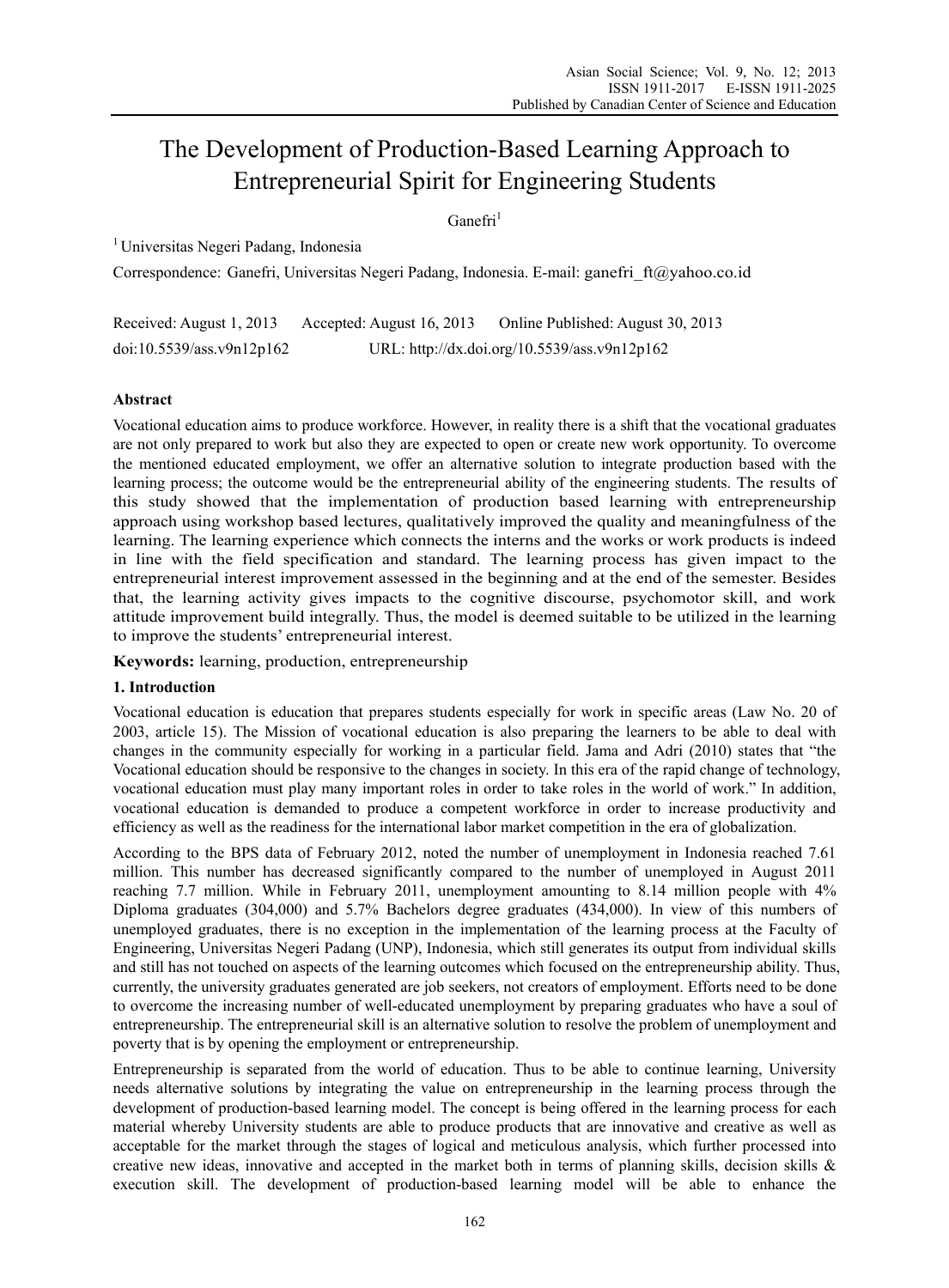entrepreneurship passion of the students and graduates of the Faculty of Engineering of UNP.

### **2. Research Objectives**

The purpose of this research is to 1) develop a production-based learning model to improve the entrepreneurship passion of student in the Faculty of Engineering UNP, 2) implement the production-based learning model to improve the entrepreneurship passion of student in the Faculty of Engineering UNP.

# **3. Overview of the Production-Based Learning Model**

The model is a conceptual framework that are arranged in a logical and systematic sequence as a guide in the conduct of an activity, while the method and approach are different ways or strategies for the implementation of learning, with the aim of involving active participation of learners during the process of his/her education. The following will be discussed regarding the model of learning and development procedures as well as some methods and learning approaches that fit in any learning model.

Prawiradilaga (2008: 33) refer to model as a regular work procedures and systematic thinking, containing descriptions or explanations of a concept. While Sardiman (2007) interpret learning as a process of interaction of educators with learners who can encourage them to study actively, participatory, interactive methods, approaches, tools/media, and an appropriate learning environment. Vienna Sanjaya (2006: 120) defines learning as the basis for the process of adding information and new capabilities. Therefore, production-based learning model is defined as the procedures or steps that need to be performed by the educator to facilitate learners to actively learn, participate and interact, with a competency-orientation to produce a product either goods or services required.

### **4. Review about the Passion for Entrepreneurship**

A person's passion for entrepreneurship can emerge after going through a process influenced by internal factors such as internal motivation, the spirit of working hard, and other positive potentialities. According to Suranto (2012) a student entrepreneur passion is having the ability to see opportunities, are professional, and with the following characteristic: (a) able to write well; (b) the entrepreneurial awareness; (c) the spirit of entrepreneurship; (d) explore the advantages and covering their drawbacks; (e) has a business network and building access to the other party; (f) have the mental self help; (g) creative and innovative; (h) self-confidence; (i) the tenacious and diligent; (j) do not easily give up. Furthermore Puspitasari (2007) stated that entrepreneurial spirit is the passion and the entrepreneurial attitude at the start of the process of creative, innovative people who have an entrepreneurial spirit and attitude, characterized by the attitude of the confident, optimistic, full of initiative, commitment, results-oriented, energetic, insightful, brave leadership, appear different, dare to take risks, and be ready with a challenge.

While according to Dadang (2008) an entrepreneur is a person with "the skill to convert dirt and wrecks into gold". According to him people with skill to convert dirt and wreckage to gold, have three main meanings. The first is the occurrence of a change in the creative means: from dirt and wreckage that are worthless and thrown by people into something that has a greater value. Second the result of the changes have commercial value, not just regarded as a great work but also have a high market value. Third to get gold an entrepreneur can start it from the dirt and wreckage that do not have value, in other words with zero. In addition, the individual understands the mind set of entrepreneurship.

# **5. Research Methods**

Based on the background and the outline of the problem, the research conducted is a developmental research. This includes research to develop and produce new products in a system of learning that will be applied to learners as a user (users). Needs analysis was conducted which includes an analysis of the learning infrastructure and facilities, the needs of students, student characteristics, analyze the ability of educators to face obstacles during learning. Main concepts for the research were set by the researchers and educators integrate them in their lectures. The research was conducted on electric circuit teaching courses from January – June 2013. In the evaluation stage, educators and students answered a questionnaire and an observation sheet given to them. The research was implemented in two stages; a limited group test and a large group test which aim to see the practicality and effectiveness of the products developed. Responses regarding the suitability of the products were obtained after the students gave their response based on suggestions and feedback for correction of the product.

The procedure for the development of production-based learning model is as follows: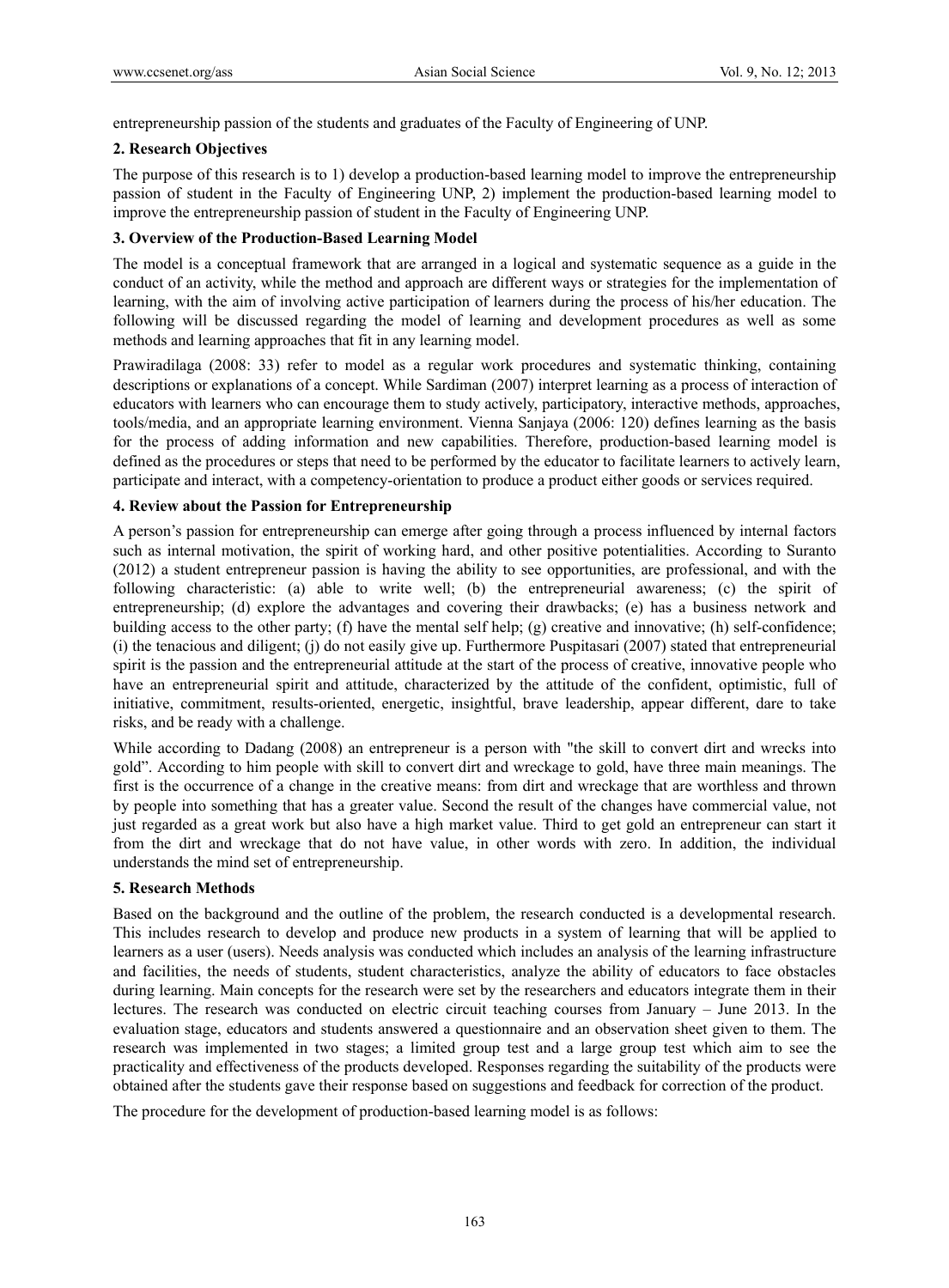

Figure 1. Diagram of the stages of the development of production-based learning model (Adapted from Akker,1999)

30 students studying in the electrical engineering program in the Faculty of Engineering, UNP were the first cohort for this research. Three research instruments that were developed to collect data for this study are as follows:

1) Validation questionnaire for model production-based learning

2) Practical observation score sheet

3) Effectiveness questionnaire for model of learning-based production.

Data analysis used in this research is descriptive data analysis techniques, which describe the validity, practicality and efficiency of use of production-based learning model.

#### **6. Results**

The results for this research can be the viewed from the four major indicators that would point to the student competence in the field of practical electrical circuit, which produces the product. The four aspects studied in this research are: 1) the indicators of students entrepreneurial passion: creative, innovative, motivation, 2)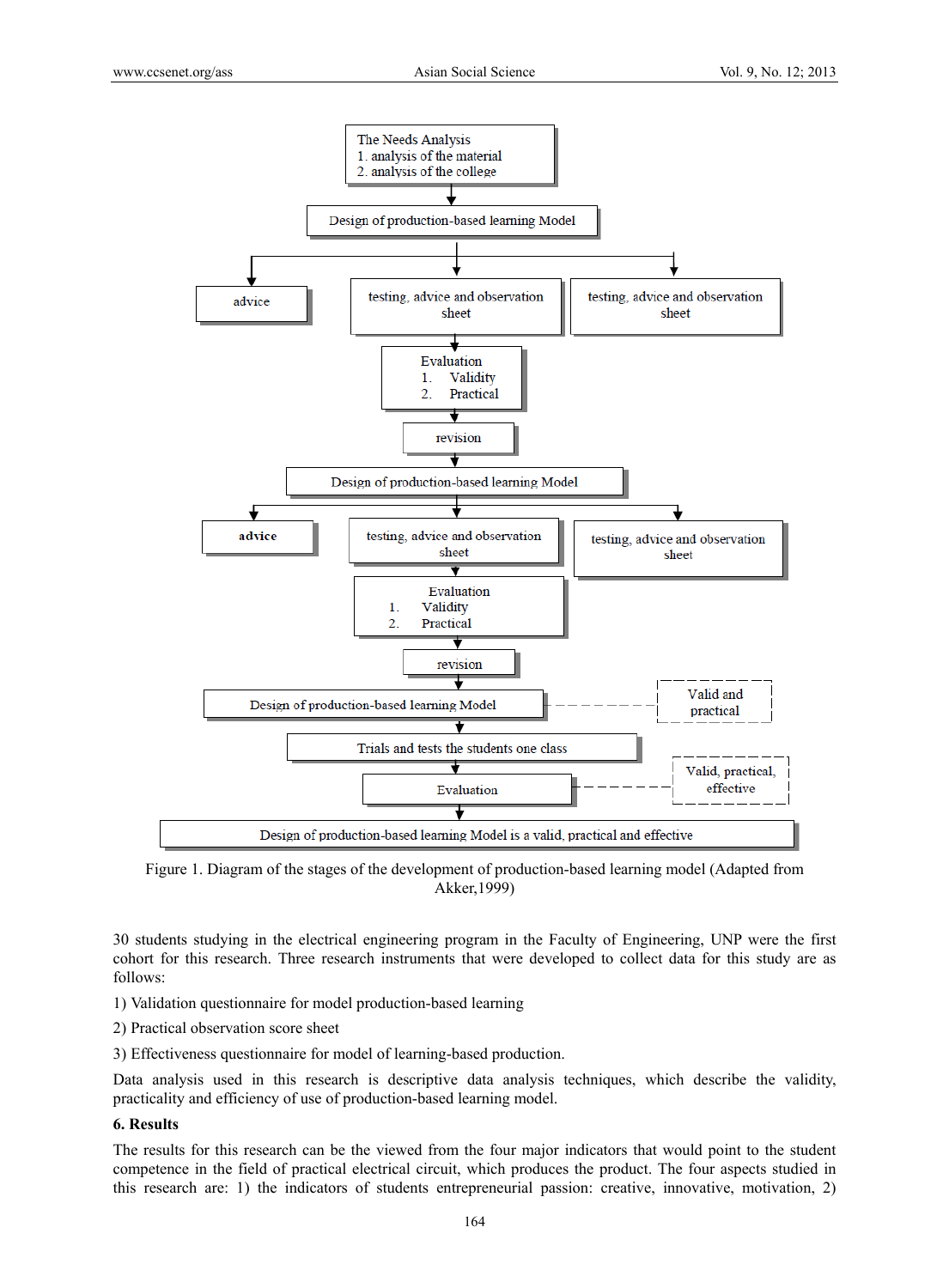indicator of vocational learning: learning tools, methods and media, learning situations, 3) indicator of production: tools and materials production, calibration, testing and revision; the basic development indicators of entrepreneurship (business plan): market need analysis, packaging skill, marketing skill.

| Indicators of student entrepreneurship passion | Test I | Test II |
|------------------------------------------------|--------|---------|
| Creative                                       | 63%    | 80%     |
| Innovative                                     | 65%    | 78%     |
| <b>High Motivation</b>                         | 70%    | 85%     |
| Average                                        | 67%    | 81%     |

Table 1. The frequency of testing indicators of student entrepreneur

Table 1 show that the implementation of test indicators during Test I is average (67%) meaning enough information is received and increased to 81% (Test II) meaning good information. Results showed that increasing student entrepreneurship passion is an ongoing process and need to be backed up with plenty of sources and references for positive development of the students' entrepreneurship.

Table 2. The frequency of testing indicators of vocational learning

| Vocational learning indicators | Test I | Test II |
|--------------------------------|--------|---------|
| Learning devices               | 70%    | 91%     |
| Methods and media              | 68%    | 89%     |
| The learning situation         | 66%    | 85%     |
| Average                        | 68%    | 88%     |

Table 2 show that implementation of test indicator for vocational learning in teaching electric circuit in Test I is average (68%) meaning enough information and increased to 88% (Test II) with very good information. Results show that the process of vocational education in electrical engineering at the Faculty of Engineering, UNP, in general is good but on the aspect of a learning situation there are still not many practical learning situations due to the atmosphere of comfort in practical work is still not customary.

Table 3. The frequency of testing indicators production

| Production indicators          | Test I | Test II |
|--------------------------------|--------|---------|
| Tools and materials production | 70%    | 95%     |
| Calibration                    | 50%    | 75%     |
| Testing and revision           | 63%    | 80%     |
| Average                        | 61%    | 83%     |

Table 3 shows that implementation of the testing indicators on a product is average (61%) in Test I and increase to 83% (Test II). Results also show that implementation of the calibration is slightly average because students still lacks the accuracy and thoroughness.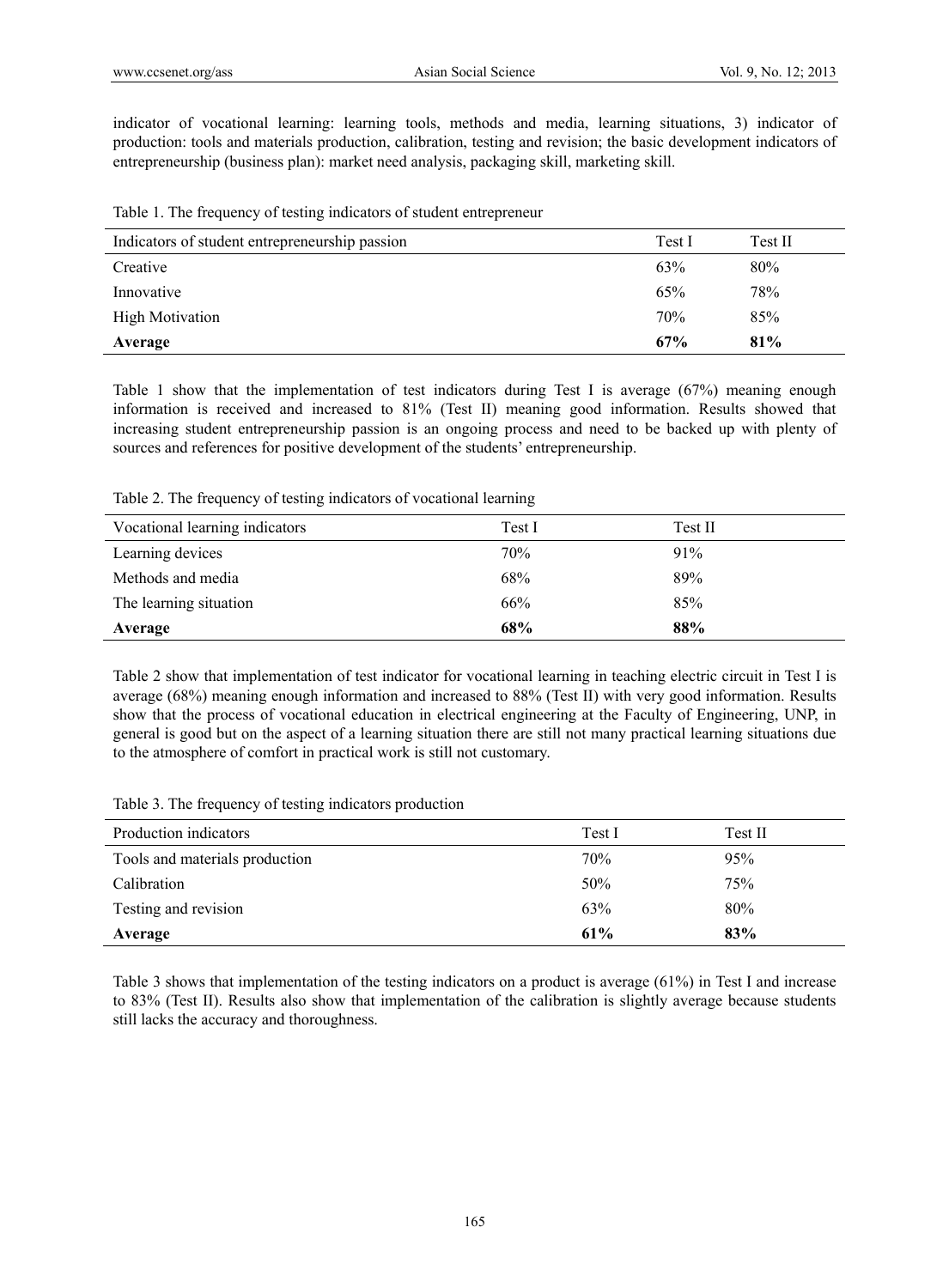| The basic development indicators entrepreneurship (business plan) | Test I | Test II |
|-------------------------------------------------------------------|--------|---------|
| Market need analysis                                              | 66%    | 89%     |
| Packaging skill                                                   | 72%    | 93%     |
| Marketing skill                                                   | 50%    | 69%     |
| Average                                                           | 63%    | 84%     |

Table 4. The frequency of execution of basic development indicators test entrepreneurship (business plan)

Table 4 shows that the overall basic development indicator for entrepreneurship (business plan) is average (63%) in Test I and increased to 83% in Test II. Data also showed that development of entrepreneurship basics involved market need analysis, packaging skill and marketing skill. Of the three, marketing skill scored lowest as marketing skill involved special needs such as communication and oratory skills, but it is constrained by the implementation of learning; whereas, in the aspect of market need analysis in general student already understand the concept. It can be seen from the products which already exist in the society, with good quality and reasonable price offered.

### **7. Discussion**

Based on the results of the research, there is an increase in all aspects studied between Test I and Test II. Therefore the increase shows that the application of production-based learning model with the entrepreneurial approach seems effective. Test results of 30 students show that 9 students (30%) have very good learning results, 17 students (57%) have good learning results, and 4 students (13.3%) have considerably good learning results. Thus the production-based learning model developed is effective when practice in the teaching of students from electrical engineering education program of Faculty of Engineering UNP. The practicality of this model reflects the ease in implementation for the students, as illustrated in Figure 2. In this model, student are required to develop creativity and innovation so that the resulting products have added value and renewable.



Figure 2. Production-based learning model